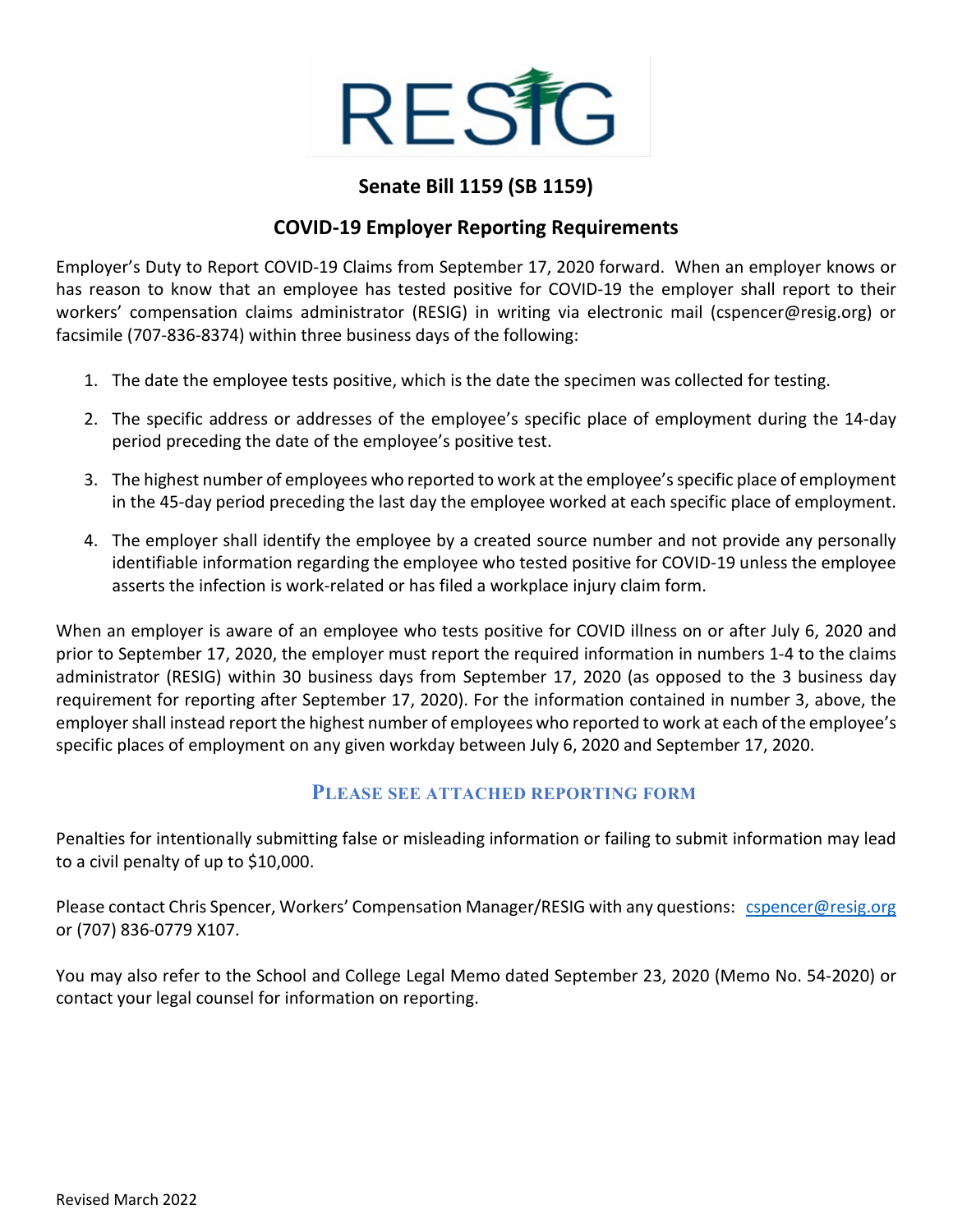

# **SB1159 COVID-19 Reporting Form**

# **Report All COVID-19 Related Incidents to RESIG for Tracking Outbreaks**

**You must complete this form regardless if the illness is work-related and whether or not your employee has filed a claim. Assign source numbers and track the employee information confidentially and do not report any Personally Identifiable Information (PII) to RESIG. In addition, if the employee claims that the exposure is work-related, please report the claim to the RESIG Injury Line as you normally would and follow your normal reporting process.** 

**EMAIL or FAX FORM TO:**

**[cspencer@resig.org](mailto:cspencer@resig.org) or Fax (707) 836-8374**

| <b>EMPLOYER INFORMATION</b>                                                                                 |                                                                                                                                                         |  |
|-------------------------------------------------------------------------------------------------------------|---------------------------------------------------------------------------------------------------------------------------------------------------------|--|
| <b>School District Name:</b>                                                                                |                                                                                                                                                         |  |
| School Site Name & Address: (If more than one school site please compete second page for additional sites)  |                                                                                                                                                         |  |
| <b>Total Employee Count at this School Site:</b>                                                            | # of Employees with Positive Tests at the site during the 14-<br>day surrounding period (14 days before and after) of<br>employee's positive test date: |  |
| # of Highest Employee Count at School Site in the<br>45-day period preceding employee's last day<br>worked: | # of Highest Employee Count at School Site in the last 14 days<br>preceding Employee's last day worked:                                                 |  |
| <b>EMPLOYEE &amp; EXPOSURE INFORMATION</b>                                                                  |                                                                                                                                                         |  |
| Source #:                                                                                                   | <b>Positive Testing Date:</b>                                                                                                                           |  |
| Date of known incident exposure:                                                                            | <b>Date of known Positive Test:</b>                                                                                                                     |  |
| How was the employee exposed to COVID-19:                                                                   |                                                                                                                                                         |  |
| <b>Employee Last Day Worked:</b>                                                                            | Date returned to work:                                                                                                                                  |  |
| Has this school site ever had an outbreak or been ordered to close (If yes, please provide date & details)? |                                                                                                                                                         |  |
| Completed By (print name)                                                                                   | Date:                                                                                                                                                   |  |

**Signature: \_\_\_\_\_\_\_\_\_\_\_\_\_\_\_\_\_\_\_\_\_\_\_\_\_\_\_\_\_\_\_\_\_** 

Revised March 2022